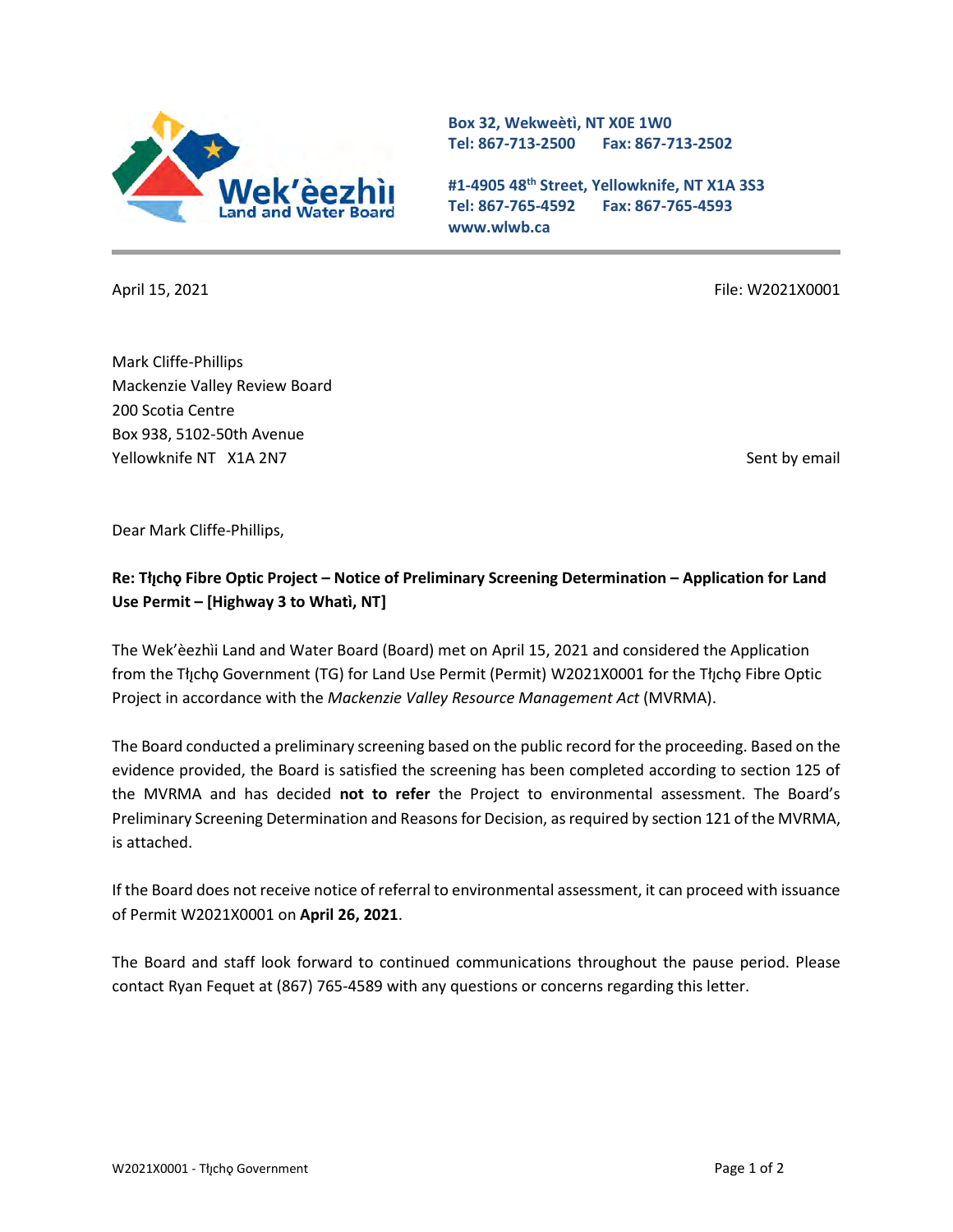Yours sincerely,

Imalley

Joseph Mackenzie Chair, Wek'èezhìi Land and Water Board

- BCC'd to: Wek'èezhìi Distribution List Laura Duncan, Tłįchę Government
- Attached: Preliminary Screening Determination and Reasons for Decision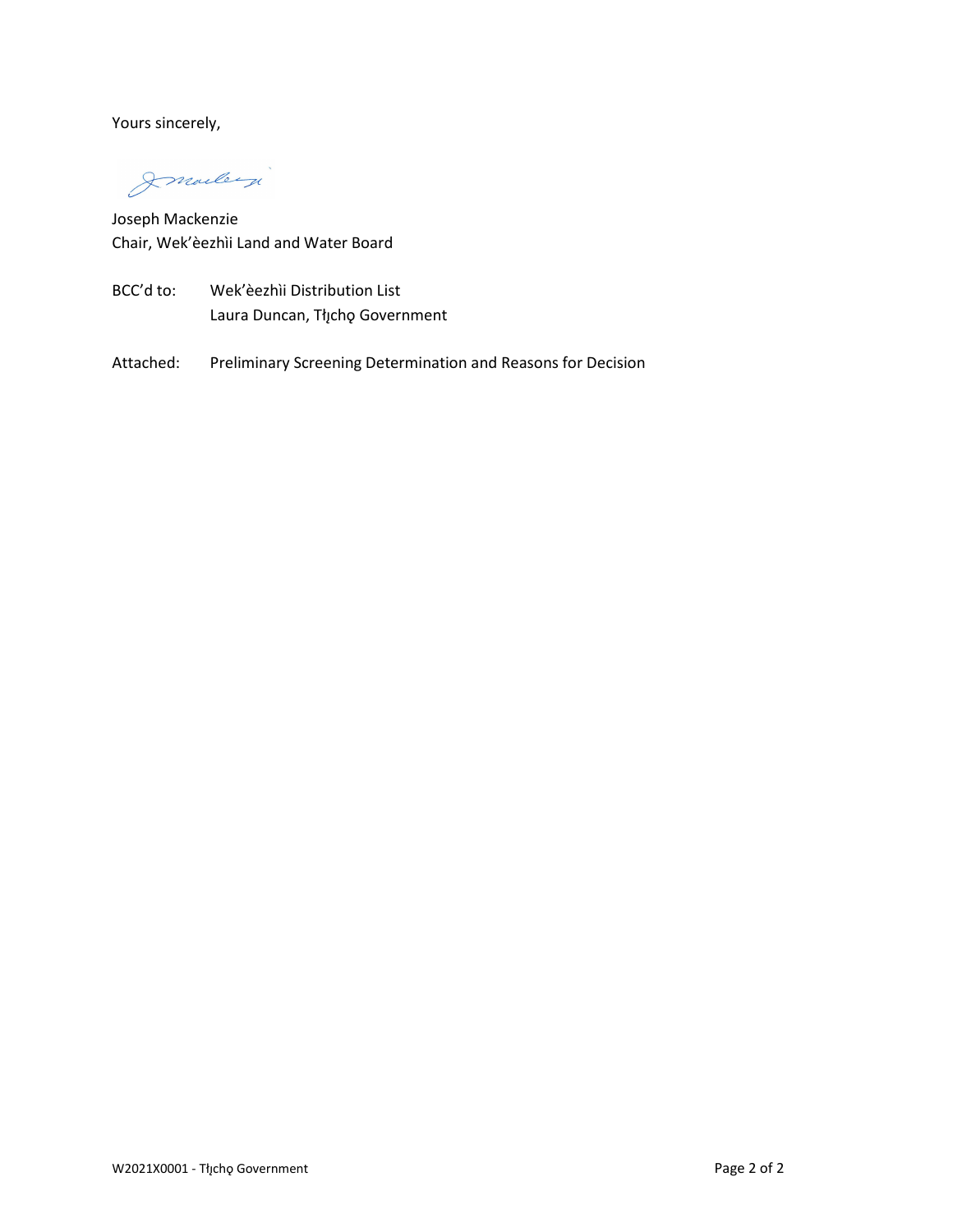

PO Box 32, Wekweeti NT X0E 1W0 Tel: 867 713-2500 Fax: 867-713-2502

#1-4905 48th Street, Yellowknife NT X1A 3S3 Tel: 867-765-4592 Fax: 867-765-4593 www.wlwb.ca

# **Preliminary Screening Determination and Reasons for Decision**

| <b>File Number</b>      | Type A Permit W2021X0001                       |
|-------------------------|------------------------------------------------|
| Company                 | Thcho Government (TG)                          |
| Project                 | Thcho Fibre Optic Project                      |
| Location                | Highway 3 to Whati along TASR Right of Way, NT |
| <b>Activity</b>         | Miscellaneous - Fibre Optic Installation       |
| <b>Date of Decision</b> | April 15, 2021                                 |

### **1.0 Decision**

In accordance with subsection 124(1) of the *Mackenzie Valley Resource Management Act* (MVRMA), the Wek'èezhìi Land and Water Board (Board) met on April 15, 2021 to make a preliminary screening determination on the Application from Tłįcho Government (TG) (Applicant) for Land Use Permit W2021X0001 (Permit) $^1$  for the Tłįchǫ Fibre Optic Project (Project). $^2$ 

The Board has decided not to refer the proposed Project to the Mackenzie Valley Environmental Impact Review Board (the Review Board) for Environmental Assessment because, based on the evidence, it is the Board's opinion that the proposed Project will not have a significant adverse impact on the environment or be a cause of public concern.

The Board's determination, including reasons for its decision, are detailed in the sections 3 and 4.

#### **2.0 Background and Scope of Screening**

The WLWB received a Land Use Permit Application from the TG on March 2, 2021.<sup>3</sup> The purpose of the Application is to install approximately 115 kilometres of transport fibre from Highway 3 along the Tłįcho All-Season Road (TASR) route to Whatì to connect Whatì to NorthwesTel's fibre line. TG plans to use the existing workforce, equipment (except cable plow attachment on bulldozer), camp facilities, and

<sup>1</sup>See WLWB [\(www.wlwb.ca\)](http://www.wlwb.ca/) Online Registry for Tlicho Fibre Optic Project – [Land Use Permit Application](http://registry.mvlwb.ca/Documents/W2021X0001/Tlicho%20Fibre%20Optic%20Project%20-%20Land%20Use%20Permit%20Application%20-%20Mar%202_21.pdf) – Mar 2\_21

<sup>&</sup>lt;sup>2</sup> The Project is the Tłįchǫ Fibre Optic Project, which is the proposed development, where "development" is defined in Part 5 of the MVRMA as:

<sup>&</sup>quot;any undertaking, or any part or extension of an undertaking, that is carried out on land or water and includes an acquisition of lands pursuant to the *Historic Sites and Monuments Act* and measures carried out by a department or agency of government leading to the establishment of a park subject to the *Canada National Parks Act* or the establishment of a park under a territorial law."

<sup>&</sup>lt;sup>3</sup> See WLWB Online Registry for Tlicho Fibre Optic Project – [Land Use Permit Application](http://registry.mvlwb.ca/Documents/W2021X0001/Tlicho%20Fibre%20Optic%20Project%20-%20Land%20Use%20Permit%20Application%20-%20Mar%202_21.pdf) – Mar 2\_21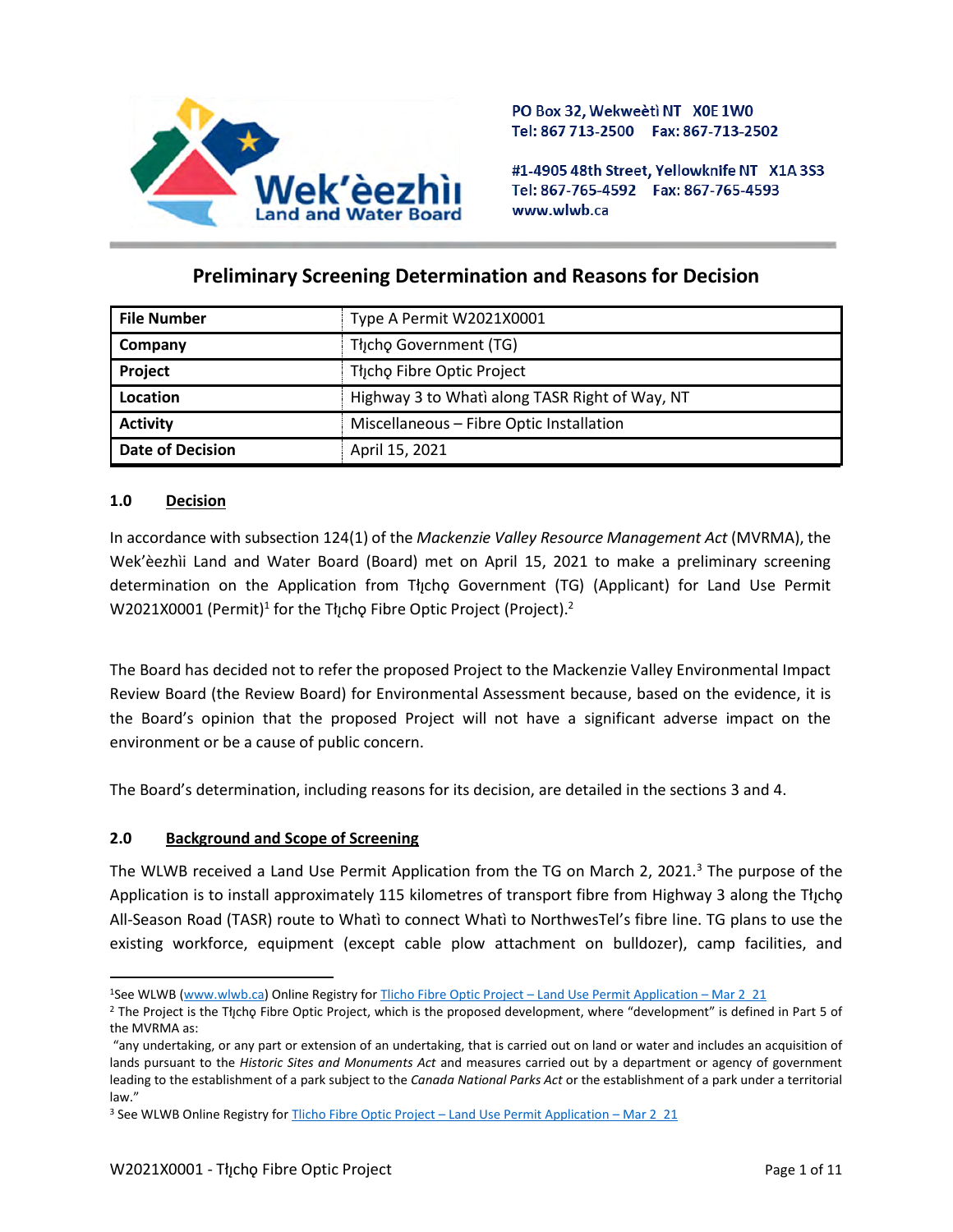environmental protection measures (including the adoption of management plans) for the TASR project (W2016E0004) to support the Fibre Line Project.

In accordance with paragraph 125(1)(a) of the MVRMA, the Board must conduct a preliminary screening of the proposed Project to determine and report to the Review Board whether, in its opinion, the proposed Project might have a significant adverse impact on the environment or might be a cause of public concern. The details of the Board's analysis are set out in section 3 below.

### **Public Record and Regulatory Proceeding**

To assist the Board in its preliminary screening determination for the Project, the Board distributed the Application, supporting materials, and a draft Permit for public review on March 5, 2021. Parties were invited to provide comments and recommendations using the Online Review System (ORS) by March 26, 2021. In the Item for Review, Parties were encouraged to provide comments and recommendations (e.g., on impacts and mitigation measures) to assist with the completion of the preliminary screening. Responses to reviewer comments were due April 1, 2021.

Comments and recommendations were received from Fisheries and Oceans Canada (DFO), Government of the Northwest Territories Department of Lands (GNWT-Lands) Inspector, and Wek'èezhìi Renewable Resources Board (WRRB). Additionally, a letter from GNWT-Lands was received indicating there was no active mineral tenure in the area. Board staff also submitted comments. Reviewer recommendations and Proponent responses are available on the WLWB Online Registry.<sup>4</sup>

Since there were no requests to extend the reviewer comment deadlines, the Board is satisfied that a reasonable period of notice was given to affected communities and First Nations, as required by subsection 63(2) of the *Mackenzie Valley Resource Management Act* (MVRMA).

The Board is also satisfied that the TG has been consulted in accordance with section 63 of the MVRMA.

### **3.0 Potential Impacts and Proposed Mitigations**

In section 8 of the Application, the TG states that "there are no adverse environmental effects anticipated from the fiber line installation" as the fibre line is planned to be installed within an already cleared Right of Way (RoW). The TG did, however, complete an Impact-Mitigation Table in section 17 of the Application.

The Board has completed a preliminary screening as required by the MVRMA using the information provided during the regulatory proceeding. Table 1 below summarizes:

- the potential impacts and proposed mitigations for the proposed Project;
- the concerns that were identified during the regulatory proceeding and how the Applicant addressed those concerns; and
- the Board's analysis of the potential impacts and proposed mitigations.

<sup>4</sup> See WLWB Online Registry for Tlicho Fibre Optic Project – Land Use Permit Application – [Review Summary and Attachments](http://registry.mvlwb.ca/Documents/W2021X0001/Tlicho%20Fibre%20Optic%20Project%20-%20Land%20Use%20Permit%20Application%20-%20Review%20Summary%20and%20Attachments%20-%20Apr%201_21.pdf) – [Apr 1\\_21](http://registry.mvlwb.ca/Documents/W2021X0001/Tlicho%20Fibre%20Optic%20Project%20-%20Land%20Use%20Permit%20Application%20-%20Review%20Summary%20and%20Attachments%20-%20Apr%201_21.pdf)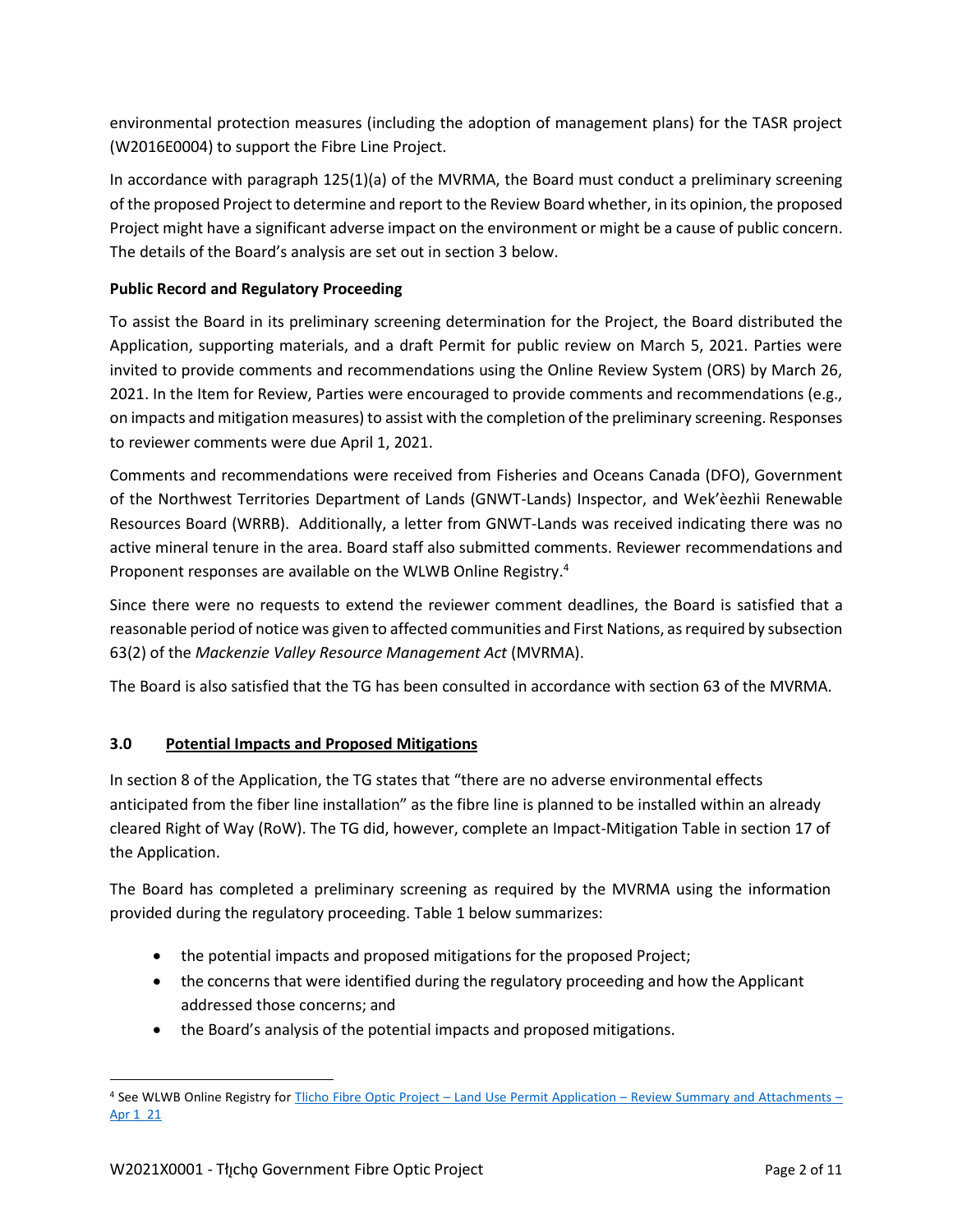| <b>Potential Impact</b> | <b>Activity</b>                                                                                                                                                  | <b>Proposed Mitigations</b><br>Description of measures to reduce potential impacts,<br>including consideration of cumulative impacts and climate<br>change.                                                                                                                                                                                                                                                                                                                                                                                                                           | <b>Board's Analysis and</b><br><b>Determination</b>                                                                                                                                                                      |
|-------------------------|------------------------------------------------------------------------------------------------------------------------------------------------------------------|---------------------------------------------------------------------------------------------------------------------------------------------------------------------------------------------------------------------------------------------------------------------------------------------------------------------------------------------------------------------------------------------------------------------------------------------------------------------------------------------------------------------------------------------------------------------------------------|--------------------------------------------------------------------------------------------------------------------------------------------------------------------------------------------------------------------------|
| Soil Contamination      | On-site storage or<br>disposal of wastes;<br>transfer, storage, and use<br>of petroleum products<br>and/or chemicals; Use of<br>motorized and heavy<br>equipment | • The Applicant proposed the following mitigations:<br>The construction of the Fibre line will occur within the<br>$\circ$<br>already cleared RoW of the TASR. The erosion and<br>sediment control measures that are in place on the<br>TASR will be maintained for this project. As required for<br>the TASR, routine monitoring of erosion and sediment<br>risks as well as control measures will occur. As required,<br>additional ESC measures will be prescribed to address<br>any potential risks encountered during the fibre<br>installation (Section 17 of the Application). | on the described<br>Based<br>mitigations, it is the Board's<br>opinion that the proposed<br>activities will not have a<br>significant adverse impact on<br>the environment and will not<br>be a cause of public concern. |
|                         |                                                                                                                                                                  | TG has stated that it will use the existing Main Camp fuel<br>$\circ$<br>storage for the TASR and that fuel transfer will occur by<br>trained personnel using a smaller fuel truck that will<br>travel the road to active work sites. All equipment<br>fueling will be done in accordance with the approved<br>TASR fueling procedure (Section 13 and 14 of the<br>Application).                                                                                                                                                                                                      |                                                                                                                                                                                                                          |
|                         |                                                                                                                                                                  | TG has stated its intention to adopt the previously<br>$\circ$<br>approved TASR Waste Management Plan, Spill<br>Contingency Plan, Engagement Plan, Fish and Fish<br>Habitat Protection Plan, Water Management and<br>Monitoring Plan, and Erosion and Sediment control Plan<br>for the Project (Section 8 and 15 of the Application).                                                                                                                                                                                                                                                 |                                                                                                                                                                                                                          |
|                         |                                                                                                                                                                  | . The Board has standard conditions which are typically used<br>to mitigate the described impact:                                                                                                                                                                                                                                                                                                                                                                                                                                                                                     |                                                                                                                                                                                                                          |
|                         |                                                                                                                                                                  | Natural Drainage<br>$\circ$                                                                                                                                                                                                                                                                                                                                                                                                                                                                                                                                                           |                                                                                                                                                                                                                          |
|                         |                                                                                                                                                                  | Drilling Near Water or on Ice<br>$\circ$                                                                                                                                                                                                                                                                                                                                                                                                                                                                                                                                              |                                                                                                                                                                                                                          |

## **Table 1: Potential Impacts and Proposed Mitigations for the Proposed Project**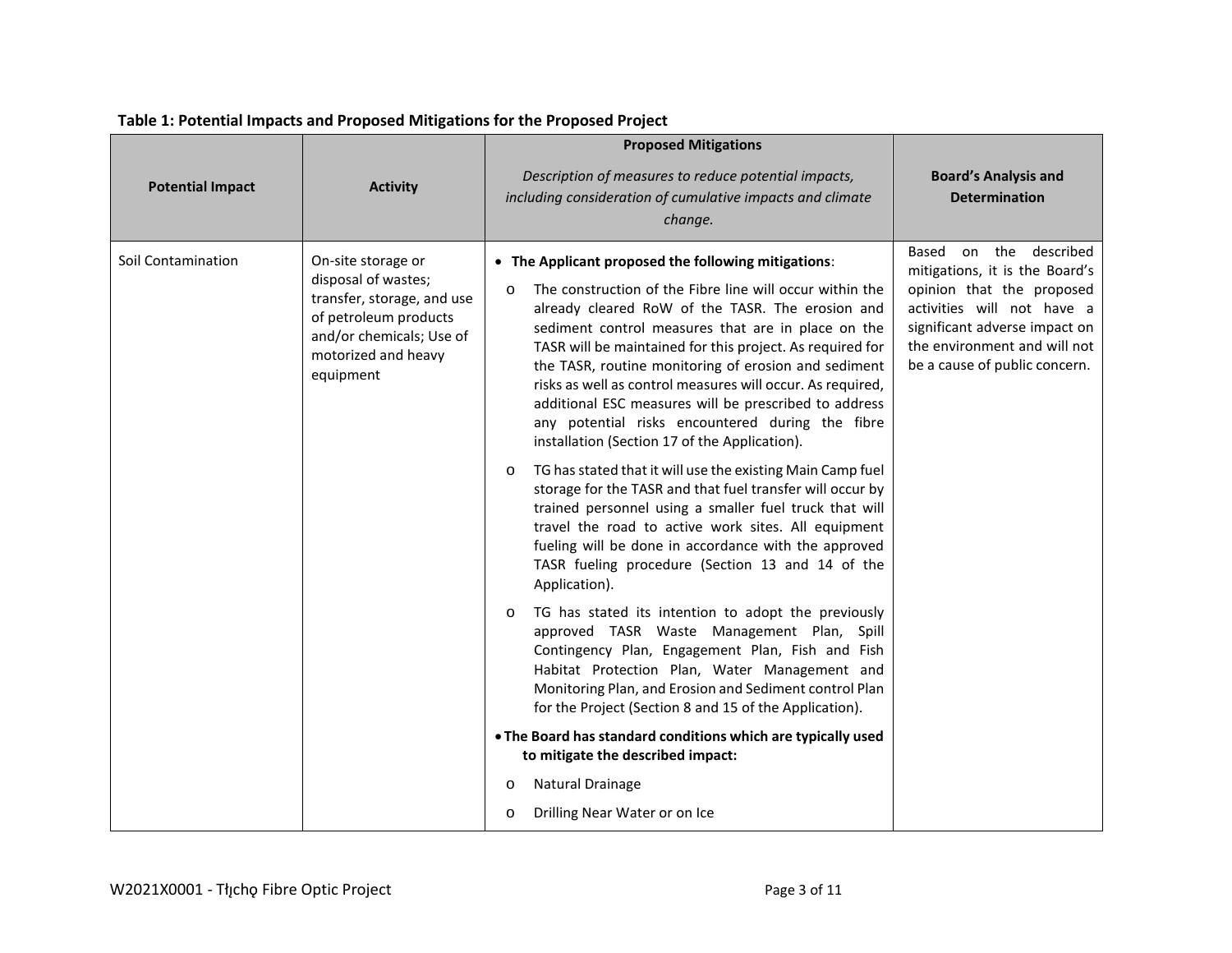|                                                                                                                                                                                                                                             |                                                                                                                                                                                    | Drilling Waste Containment<br>$\circ$                                                                                                                                                                                                                                                                                                                                                                                                                                                                                                                                                                                                                                                                                            |                                                                                                                                                                                                                                      |
|---------------------------------------------------------------------------------------------------------------------------------------------------------------------------------------------------------------------------------------------|------------------------------------------------------------------------------------------------------------------------------------------------------------------------------------|----------------------------------------------------------------------------------------------------------------------------------------------------------------------------------------------------------------------------------------------------------------------------------------------------------------------------------------------------------------------------------------------------------------------------------------------------------------------------------------------------------------------------------------------------------------------------------------------------------------------------------------------------------------------------------------------------------------------------------|--------------------------------------------------------------------------------------------------------------------------------------------------------------------------------------------------------------------------------------|
|                                                                                                                                                                                                                                             |                                                                                                                                                                                    | <b>Fuel Containment</b>                                                                                                                                                                                                                                                                                                                                                                                                                                                                                                                                                                                                                                                                                                          |                                                                                                                                                                                                                                      |
|                                                                                                                                                                                                                                             |                                                                                                                                                                                    | $\circ$                                                                                                                                                                                                                                                                                                                                                                                                                                                                                                                                                                                                                                                                                                                          |                                                                                                                                                                                                                                      |
|                                                                                                                                                                                                                                             |                                                                                                                                                                                    | Clean up Spills<br>$\circ$                                                                                                                                                                                                                                                                                                                                                                                                                                                                                                                                                                                                                                                                                                       |                                                                                                                                                                                                                                      |
| Groundwater<br>Impacts<br>(including<br>Water<br>table<br>infiltration<br>alteration,<br>changes, changes in water<br>quality,<br>temperature<br>changes, and other)                                                                        | On-site<br>storage<br>or<br>of<br>disposal<br>wastes;<br>transfer, storage, and use<br>of petroleum products<br>and/or chemicals; Use of<br>motorized<br>and<br>heavy<br>equipment | • The Applicant proposed the following mitigations:<br>The subsurface or above ground installation of fibre at<br>$\circ$<br>the depths anticipated will not intersect or affect<br>groundwater (Section 17 of the Application).<br>• See standard conditions for soil contamination and effects<br>on aquatic habitat which can be used to mitigate the<br>described impact.                                                                                                                                                                                                                                                                                                                                                    | the described<br>Based<br>on<br>mitigations, it is the Board's<br>opinion that the proposed<br>activities will not have a<br>significant adverse impact on<br>the environment and will not<br>be a cause of public concern           |
| Permafrost<br>Impacts<br>(including loss or change in<br>extent, changes in seasonal<br>fluctuations, change<br>in<br>persistence, and other)                                                                                               | Use of motorized<br>and<br>heavy equipment                                                                                                                                         | • The Applicant proposed the following mitigations:<br>Fibre Installation will occur within the cleared RoW and<br>$\circ$<br>at depths that will not impact permafrost (Section 17 of<br>the Application).<br>• The Board has a standard condition which is typically used<br>to mitigate the described impact:<br><b>Permafrost Protection</b><br>$\circ$                                                                                                                                                                                                                                                                                                                                                                      | the<br>described<br>Based<br>on<br>mitigations, it is the Board's<br>opinion that the proposed<br>activities will not have a<br>significant adverse impact on<br>the environment and will not<br>be a cause of public concern        |
| Surface<br>Water<br>Impacts<br>(including water flow or<br>level changes,<br>drainage<br>pattern<br>changes,<br>temperature<br>changes,<br>changes in water quality,<br>wetland<br>impairment,<br>changes to aquatic habitat,<br>and other) | On-site<br>storage<br>or<br>of<br>disposal<br>wastes;<br>transfer, storage, and use<br>of petroleum products<br>and/or chemicals; Use of<br>motorized<br>and<br>heavy<br>equipment | • The Applicant proposed the following mitigations:<br>The TASR Fish and Fish Habitat Protection plan provides<br>$\circ$<br>details and protections for surface water resources<br>along the TASR RoW and will be carried forward as part<br>of the Fibre Project to ensure surface water remains<br>unimpacted. Significant water crossings will be further<br>protected by attaching the fibre line (through conduit)<br>to the existing structures. Smaller, ephemeral crossings<br>that have flowing water at the time of construction may<br>require the use of a horizontal directional drill (HDD) to<br>further reduce/mitigate risks of surface water impacts.<br>Also, the erosion and sediment control measures that | described<br><b>Based</b><br>the<br>on<br>mitigations, it is the Board's<br>opinion that the proposed<br>activities will not have a<br>significant adverse impact on<br>the environment and will not<br>be a cause of public concern |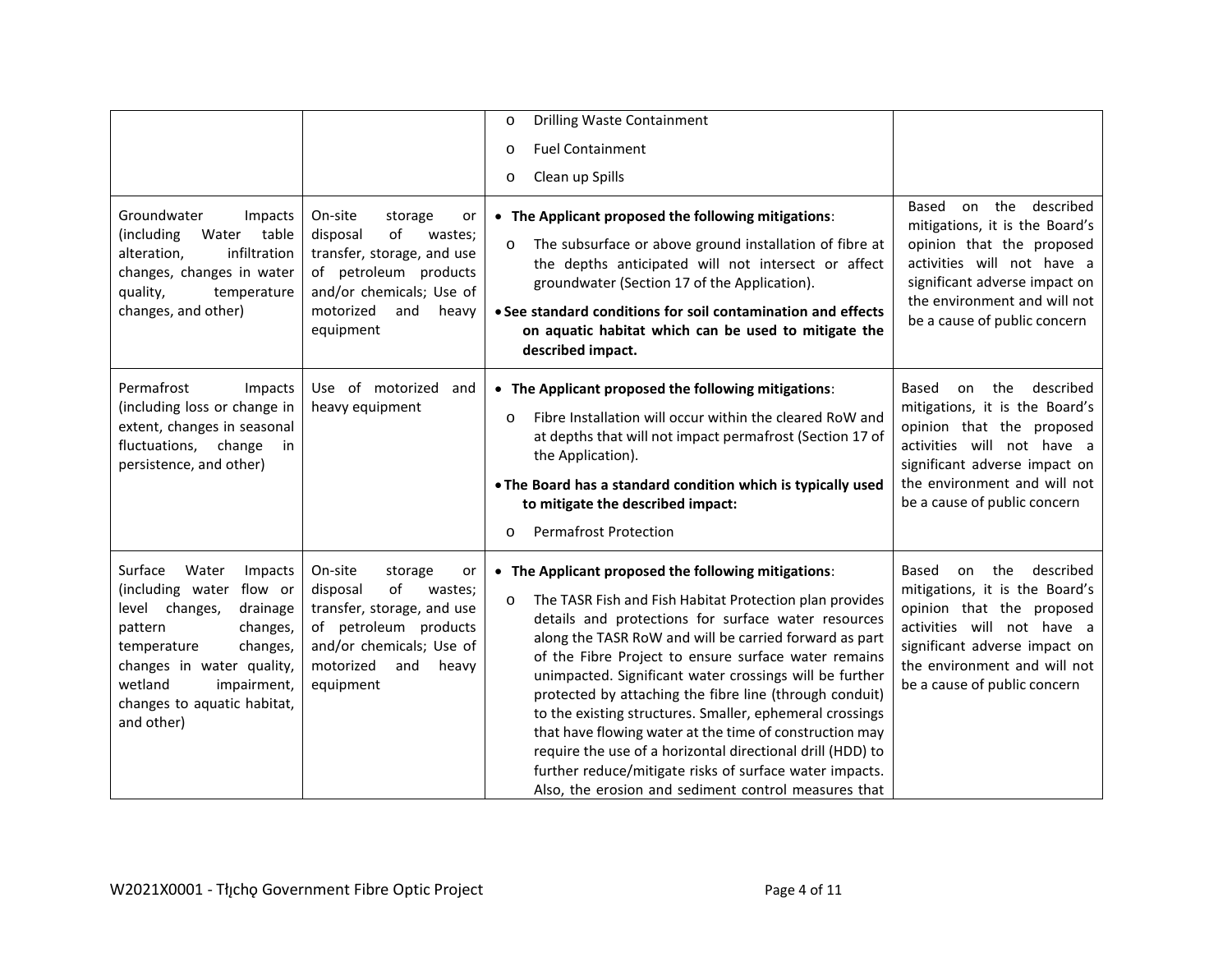|                                                                                                                                   |                                                  | are in place on the TASR will be maintained for this<br>project (Section 17 of the Application).<br>TG has stated its intention to adopt the previously<br>$\circ$<br>approved TASR Waste Management Plan, Spill<br>Contingency Plan, Engagement Plan, Fish and Fish<br>Habitat Protection Plan, Water Management and<br>Monitoring Plan, and Erosion and Sediment control Plan<br>for the Project (Section 8 of the Application).<br>See standard conditions for effects on aquatic habitat<br>$\circ$<br>which can also be used to mitigate the described<br>impact. |                                                                                                                                                                                                                         |
|-----------------------------------------------------------------------------------------------------------------------------------|--------------------------------------------------|------------------------------------------------------------------------------------------------------------------------------------------------------------------------------------------------------------------------------------------------------------------------------------------------------------------------------------------------------------------------------------------------------------------------------------------------------------------------------------------------------------------------------------------------------------------------|-------------------------------------------------------------------------------------------------------------------------------------------------------------------------------------------------------------------------|
| (including<br>Impacts<br>Air<br>changes in air quality, harm<br>to living things, increased<br>greenhouse gases,<br>and<br>other) | Use of motorized and<br>heavy equipment          | • The Applicant proposed the following mitigations:<br>All equipment complies with federal emissions<br>$\circ$<br>standards and is well maintained and kept clean<br>(Section 17 of the Application).                                                                                                                                                                                                                                                                                                                                                                 | on the described<br>Based<br>mitigations, it is the Board's<br>opinion that the proposed<br>activities will not have a<br>significant adverse impact on<br>the environment and will not<br>be a cause of public concern |
| Direct loss of vegetation                                                                                                         | Clearing vegetation and<br>conducting earthworks | • The Applicant proposed the following mitigations:<br>Tree clearing will be kept to a minimum as the project<br>O<br>remains within the cleared RoW of the TASR. A small<br>(450m long) strip of trees may need to be cleared along<br>highway 3 but the loss will be kept to a minimum and<br>within the highway RoW (Section 17 of the Application).<br>• The Board has standard conditions which are typically used<br>to mitigate the described impact:<br>Minimize Area Cleared<br>$\circ$<br><b>Natural Vegetation</b><br>$\circ$                               | on the described<br>Based<br>mitigations, it is the Board's<br>opinion that the proposed<br>activities will not have a<br>significant adverse impact on<br>the environment and will not<br>be a cause of public concern |
| Direct loss or removal of<br>habitat, dens, or nests                                                                              | Clearing vegetation and<br>conducting earthworks | • The Applicant proposed the following mitigations:                                                                                                                                                                                                                                                                                                                                                                                                                                                                                                                    | the described<br>Based<br>on<br>mitigations, it is the Board's                                                                                                                                                          |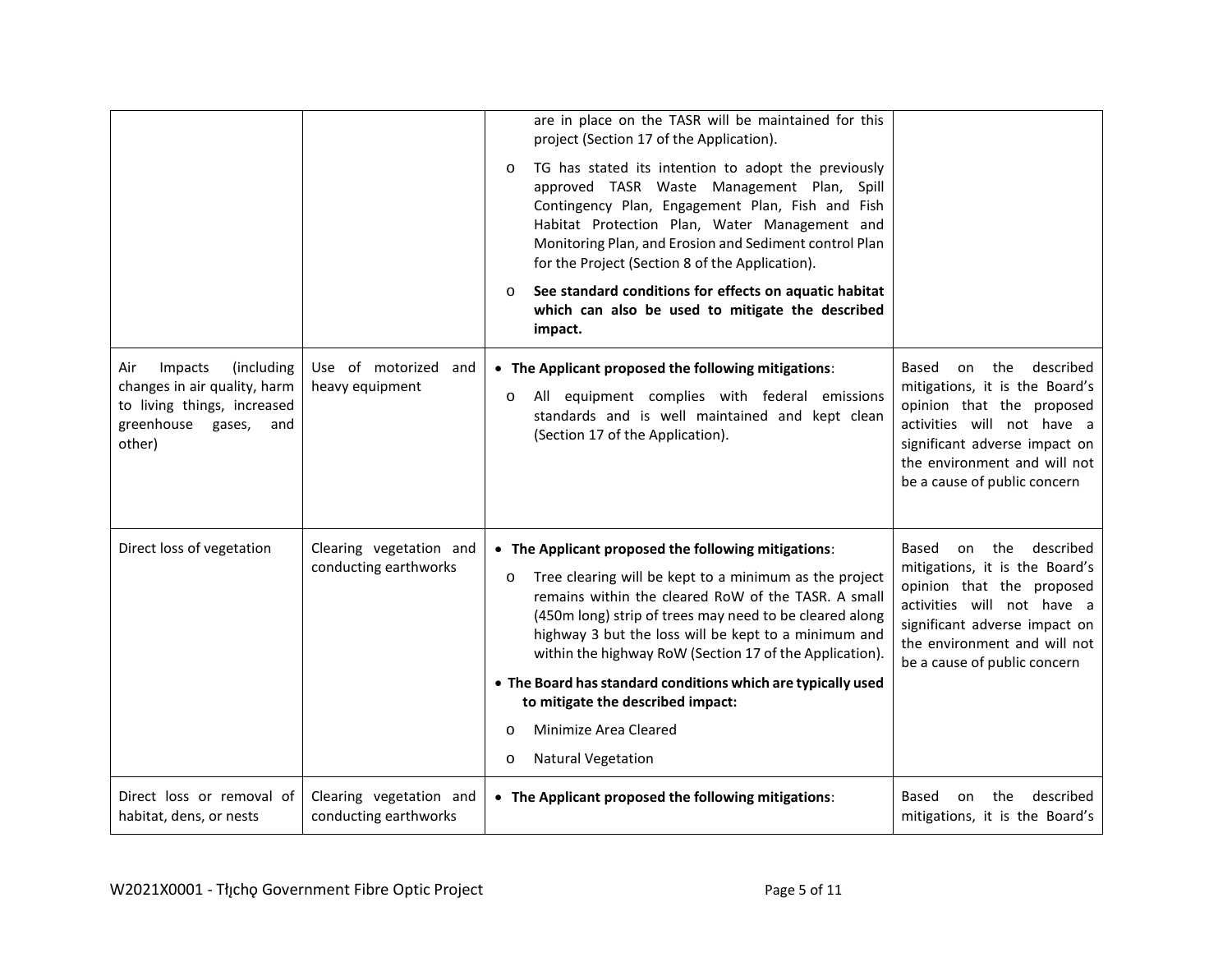|                            |                                                                       | No impacts are expected to occur on the previously<br>$\circ$<br>cleared TASR RoW. The small are of tree clearing that<br>may be needed along Highway 3 will follow the Wildlife<br>Management Plan to mitigate risks (Section 17 of the<br>Application).<br>. The Board has standard conditions which are typically used<br>to mitigate the described impact:<br>Habitat Damage<br>O<br>Migratory Bird Nest Disturbance<br>$\circ$                                                                                                                                                                                                                                                                                                                                                                     | opinion that the proposed<br>activities will not have a<br>significant adverse impact on<br>the environment and will not<br>be a cause of public concern                                                                      |
|----------------------------|-----------------------------------------------------------------------|---------------------------------------------------------------------------------------------------------------------------------------------------------------------------------------------------------------------------------------------------------------------------------------------------------------------------------------------------------------------------------------------------------------------------------------------------------------------------------------------------------------------------------------------------------------------------------------------------------------------------------------------------------------------------------------------------------------------------------------------------------------------------------------------------------|-------------------------------------------------------------------------------------------------------------------------------------------------------------------------------------------------------------------------------|
| Sensory Disturbance        | Use of motorized and<br>heavy<br>equipment;<br>conducting earth works | • Concerns and Mitigations Raised during the Public Review:<br>Section 5.2 of the WMMP states that construction will be<br>temporarily suspended when bison, moose, caribou or<br>other wildlife are known to be near the active construction<br>site. WRRB recommended (WRRB comment 3) that to<br>ensure safety of both wildlife and people, a clear minimum<br>distance be defined where work will not occur. In response<br>to WRRB comment 3, TG noted that the WMMP for the<br>Fibre Line Project "mirrors the approved TASR WMMP" but<br>that the Environmental Team would "attend the area to<br>ensure no undue to the animals occurred" if wildlife were<br>spotted within 500m. Additional details were provided to<br>mitigate impacts to wildlife in response to WRRB comments<br>4 and 5. | Based on the described<br>mitigations, it is the Board's<br>opinion that the proposed<br>activities will not have a<br>significant adverse impact on<br>the environment and will not<br>be a cause of public concern          |
| Direct injury or mortality | Use of motorized and<br>heavy<br>equipment;<br>conducting earth works | • The Applicant proposed the following mitigations:<br>The project will coincide with the TASR construction<br>$\circ$<br>season and the fibre installation project will not result<br>in additional risks. Additionally, all mitigation measures<br>provided in the TASR Fiber and TASR Wildlife<br>Management Plans will be adhered to (Section 17 of the<br>Application).<br>. Concerns and Mitigations Raised during the Public Review:<br>Section 5.3 of the WMMP states that bison, caribou or moose<br>located near construction activities will be approached by                                                                                                                                                                                                                                | Based<br>the<br>described<br>on<br>mitigations, it is the Board's<br>opinion that the proposed<br>activities will not have a<br>significant adverse impact on<br>the environment and will not<br>be a cause of public concern |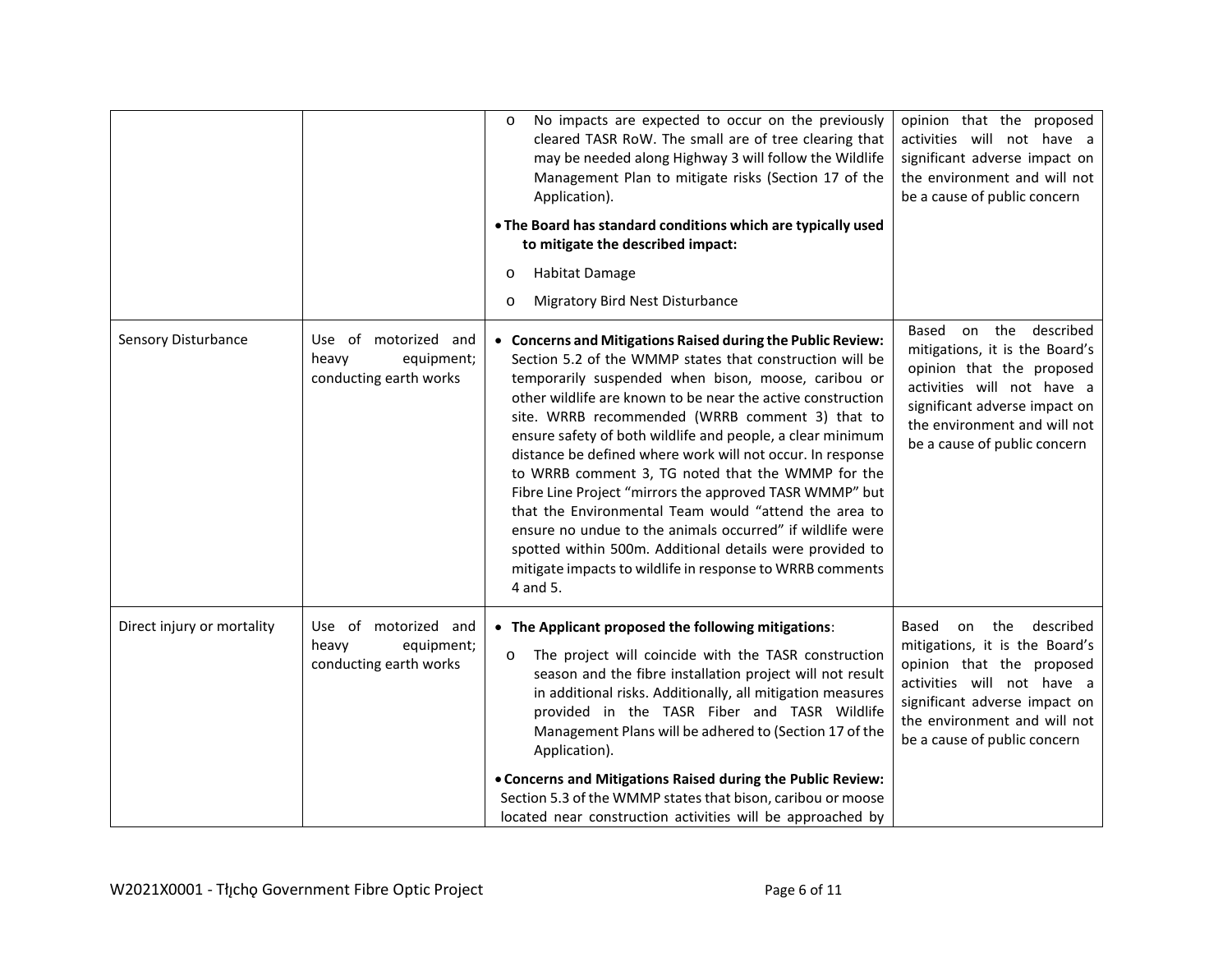|                                                                               |                                                                       | vehicles to encourage them to leave the area and that<br>operations may be suspended, if they do not leave the area.<br>During the public review, WRRB (WRRB comments 4 and 5)<br>expressed concern over high levels of stress for wildlife (e.g.,<br>bison, caribou, or moose) if vehicles and personnel approach<br>wildlife too closely while encouraging them to leave and that<br>there may be a potential to harm calves or separate them<br>from their mothers. The WRRB recommended that a distance<br>be described where vehicles and personnel are not permitted<br>to approach and that during boreal caribou, moose, and<br>bison calving and post-calving periods, work be suspended<br>every time females to leave the area after being "gently<br>encouraged" by the environmental monitors. In response to<br>WRRB comment 4 and 5, the TG provided additional details<br>on how it would prevent high levels of stress for wildlife while<br>approaching wildlife. TG also committed to suspend work if<br>proposed methods do not work during sensitive periods and<br>that this incident would be reported. |                                                                                                                                                                                                                               |
|-------------------------------------------------------------------------------|-----------------------------------------------------------------------|--------------------------------------------------------------------------------------------------------------------------------------------------------------------------------------------------------------------------------------------------------------------------------------------------------------------------------------------------------------------------------------------------------------------------------------------------------------------------------------------------------------------------------------------------------------------------------------------------------------------------------------------------------------------------------------------------------------------------------------------------------------------------------------------------------------------------------------------------------------------------------------------------------------------------------------------------------------------------------------------------------------------------------------------------------------------------------------------------------------------------------|-------------------------------------------------------------------------------------------------------------------------------------------------------------------------------------------------------------------------------|
| Disturbing to key lifecycle<br>stages: breeding, feeding,<br>nesting, staging | Use of motorized and<br>heavy<br>equipment;<br>conducting earth works | • The Applicant proposed the following mitigations:<br>Disturbances during sensitive breeding bird periods will<br>O<br>be avoided or mitigated following all pertinent<br>regulatory requirements (Section 17 of the Application).<br>• Concerns and Mitigations Raised during the Public Review:<br>During the public review, WRRB (WRRB comment 6)<br>indicated that trenching activities are scheduled during bird<br>nesting season and recommended that bird nest<br>monitoring be added to section 6.0 of the WMMP. In<br>response to WRRB comment 6, TG added a pre-activity bird<br>nest sweep to Version 2.0 of the WMMP, submitted with<br>TG's responses.                                                                                                                                                                                                                                                                                                                                                                                                                                                          | described<br>the<br>Based<br>on<br>mitigations, it is the Board's<br>opinion that the proposed<br>activities will not have a<br>significant adverse impact on<br>the environment and will not<br>be a cause of public concern |
| Human-wildlife conflicts                                                      | Use of motorized and<br>heavy<br>equipment;<br>conducting earth works | • The Applicant proposed the following mitigations:                                                                                                                                                                                                                                                                                                                                                                                                                                                                                                                                                                                                                                                                                                                                                                                                                                                                                                                                                                                                                                                                            | the<br>described<br>Based<br>on<br>mitigations, it is the Board's<br>opinion that the proposed                                                                                                                                |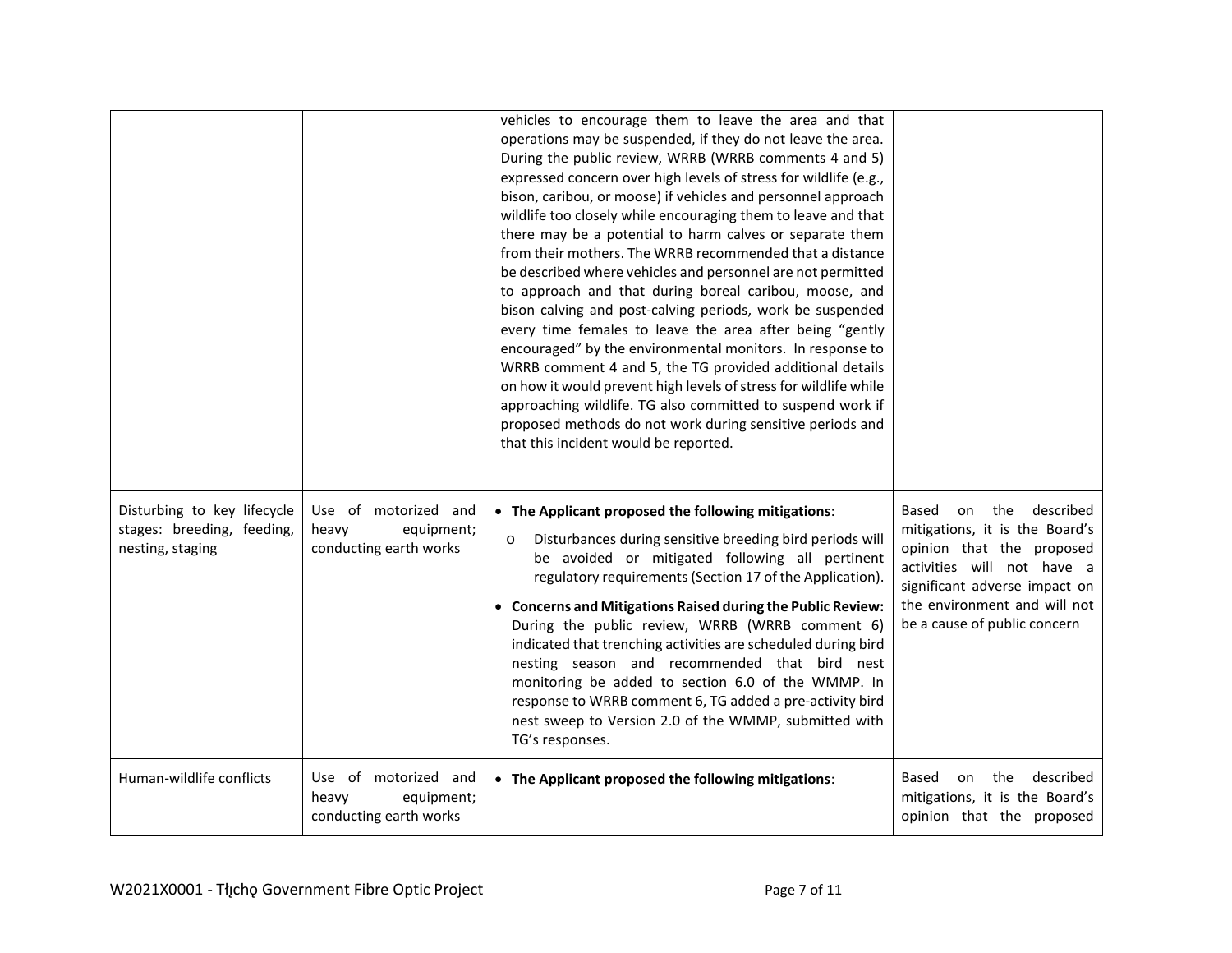|                                                                                |                                                                                                                                   | Wildlife Management Plan and the Waste Management<br>$\circ$<br>Plan (Section 17 of the Application).<br>TG has stated its intention to adopt the previously<br>$\circ$<br>approved TASR Waste Management Plan,<br>Spill<br>Contingency Plan, Engagement Plan, Fish and Fish<br>Habitat Protection Plan, Water Management and<br>Monitoring Plan, and Erosion and Sediment control Plan<br>for the Project (Section 8 of the Application).                                                                                                                                                                                                                                                                                                                                                                                                                                                                                                                                                                                                                                                                                                                                                                                                                                                                                                                                                                                                                                                                                                                  | activities will not have a<br>significant adverse impact on<br>the environment and will not<br>be a cause of public concern                                                                                                   |
|--------------------------------------------------------------------------------|-----------------------------------------------------------------------------------------------------------------------------------|-------------------------------------------------------------------------------------------------------------------------------------------------------------------------------------------------------------------------------------------------------------------------------------------------------------------------------------------------------------------------------------------------------------------------------------------------------------------------------------------------------------------------------------------------------------------------------------------------------------------------------------------------------------------------------------------------------------------------------------------------------------------------------------------------------------------------------------------------------------------------------------------------------------------------------------------------------------------------------------------------------------------------------------------------------------------------------------------------------------------------------------------------------------------------------------------------------------------------------------------------------------------------------------------------------------------------------------------------------------------------------------------------------------------------------------------------------------------------------------------------------------------------------------------------------------|-------------------------------------------------------------------------------------------------------------------------------------------------------------------------------------------------------------------------------|
| Effects on Aquatic Habitat<br>Health<br>(toxins,<br>metals,<br>sediment, etc.) | On-site<br>storage<br>or<br>of<br>disposal<br>wastes;<br>transfer, storage, and use<br>of petroleum products<br>and/or chemicals; | . The Applicant proposed the following mitigations:<br>Spill Contingency Plan (Section 17 of the Application).<br>$\circ$<br>TG has stated its intention to adopt the previously<br>$\circ$<br>approved TASR Waste Management Plan, Spill<br>Contingency Plan, Engagement Plan, Fish and Fish<br>Habitat Protection Plan, Water Management and<br>Monitoring Plan, and Erosion and Sediment control Plan<br>for the Project (Section 8 of the Application).<br>Concerns and Mitigations Raised during the Public<br>$\circ$<br>Review: During the public review DFO (DFO comment 1)<br>submitted a comment stating that the proposed project<br>was "reviewed to determine whether it is likely to result<br>in the death of fish by means other than fishing or the<br>harmful alteration, disruption or destruction of fish<br>habitat which are prohibited under subsections 34.4(1)<br>and 35(1) of the Fisheries Act; and, effects to listed<br>aquatic species at risk, any part of their critical habitat<br>or the residences of their individuals in a manner which<br>is prohibited under sections 32, 33 and subsection 58(1)<br>of the Species at Risk Act (SARA)" and determined that<br>"provided that your plans are implemented in the<br>manner described, the Fish and Fish Habitat Protection<br>Program (the Program) is of the view that your proposal<br>will not require an authorization under the Fisheries Act<br>or the SARA." In response to DFO, TG committed to<br>reaching out to DFO to confirm that Authorization is still | the<br>described<br>Based<br>on<br>mitigations, it is the Board's<br>opinion that the proposed<br>activities will not have a<br>significant adverse impact on<br>the environment and will not<br>be a cause of public concern |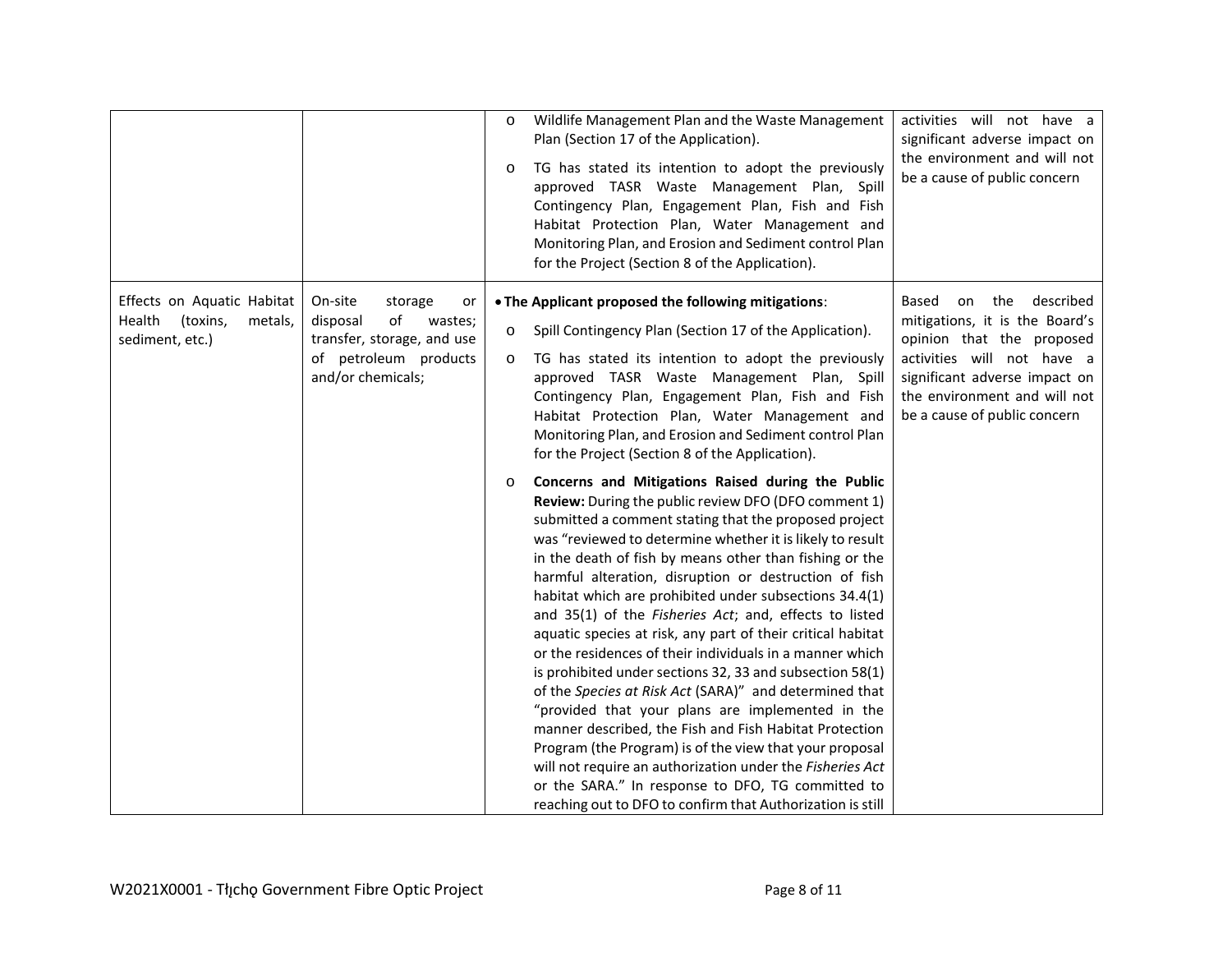|                                                                  | not required if plans change or if other information<br>comes to light.<br>. The Board has standard conditions which are typically used<br>to mitigate the described impact:<br>Natural Drainage<br>O<br>Drilling Near Water or on Ice<br>$\circ$<br><b>Drilling Waste Containment</b><br>$\circ$<br><b>Habitat Damage</b><br>$\circ$<br><b>Fuel Containment</b><br>$\circ$<br>Clean up Spills<br>$\circ$                            |                                                                                                                                                                                                                                |
|------------------------------------------------------------------|--------------------------------------------------------------------------------------------------------------------------------------------------------------------------------------------------------------------------------------------------------------------------------------------------------------------------------------------------------------------------------------------------------------------------------------|--------------------------------------------------------------------------------------------------------------------------------------------------------------------------------------------------------------------------------|
| Cultural<br>Integrity<br>and<br>Heritage Resources Impacts       | . The Applicant proposed the following mitigations:<br>All work will be completed within the cleared RoW<br>$\circ$<br>(Section 17 of the Application).<br>. The Board has standard conditions which are typically used<br>to mitigate the described impact:<br>Archaeological Buffer (modified to be aligned with TASR<br>$\circ$<br>Permit W2016E0004)<br>Site Disturbance<br>$\circ$<br>Sie Discovery and Notification<br>$\circ$ | the<br>described<br>Based<br>on<br>mitigations, it is the Board's<br>opinion that the proposed<br>activities will not have a<br>significant adverse impact on<br>the environment and will not<br>be a cause of public concern  |
| Economic opportunities or<br>(employment,<br>losses<br>training) | . The Applicant proposed the following:<br>Opportunity: Improved internet access for the<br>$\circ$<br>community of Whati may bring a variety of<br>opportunities and benefits (Section 17 of the<br>Application as well as support letters included with the<br>Application).                                                                                                                                                       | the<br>described<br>Based<br>on.<br>mitigations, it is the Board's<br>opinion that the proposed<br>activities will not have a<br>significant adverse impact on<br>the environment and will not<br>be a cause of public concern |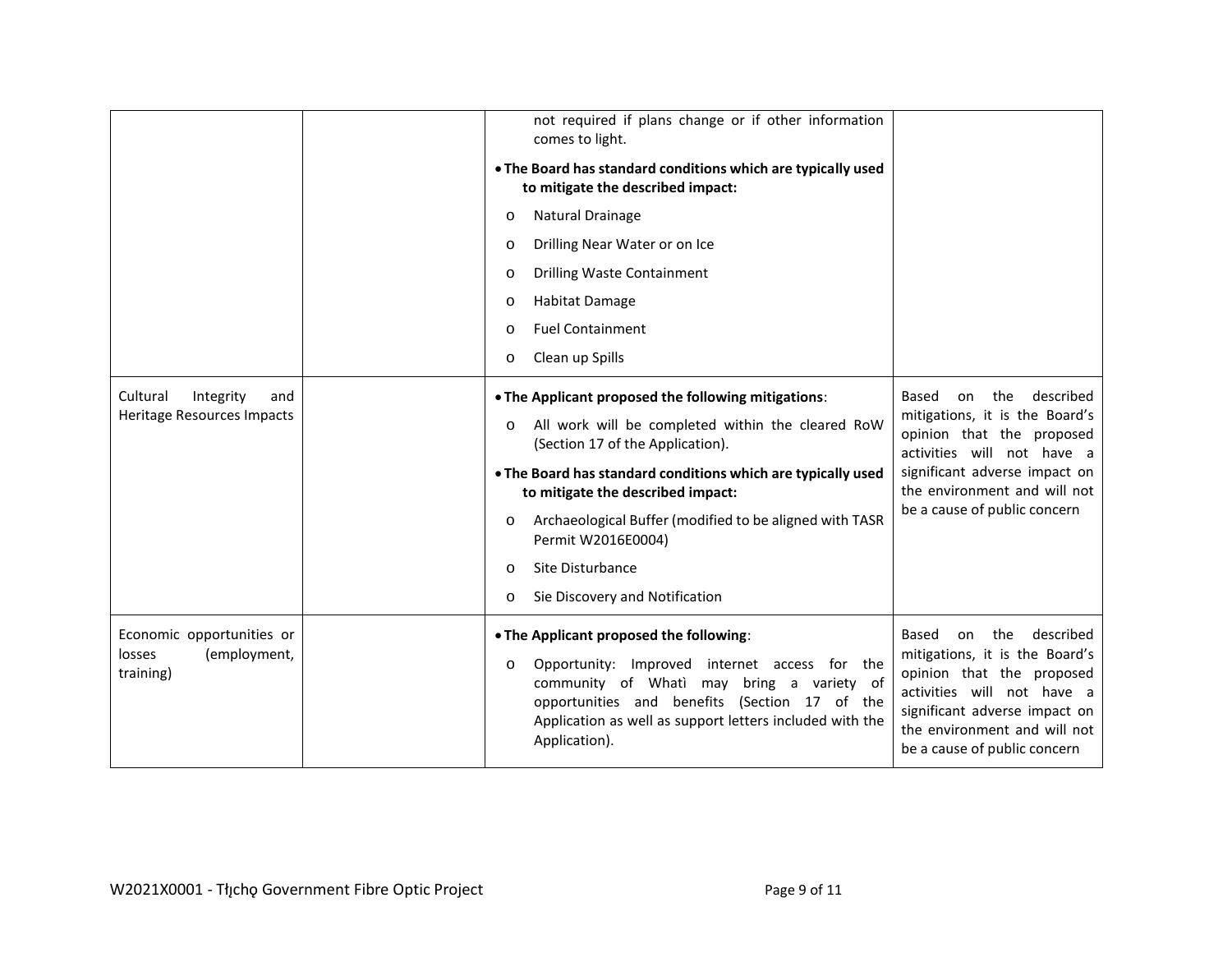### **3.1 Consideration of Potential Impacts**

Based on the potential impacts and proposed mitigations identified above in Table 1, the Board needs to consider whether the Project might have a significant adverse impact on the environment. To determine whether a potential adverse impact might be significant, the Board's analysis has considered factors that could affect significance, such as location, project, and impact.

The purpose of this Project is to provide improved internet access for the community of Whatì. As described above, it is TG's plan to use the "same workforce, size/type of equipment (exception of a cable plow attachment on a bulldozer), camp facilities, and environmental protections" (Section 8 of the Application). In addition to the above mitigations, TG plans to conduct the Project concurrently with the TASR 2021 construction along the RoW. The TASR Project has been screened several times and has already undergone Environmental Assessment  $(EA)^5$  By using the same resources, location, and timing as the TASR, the Board is of the opinion that any adverse impact to the environment would be minimal.

In general, the Board believes that impacts of the Project on the environment can be mitigated through the use of standard permit conditions and/or project-specific conditions established by the Board as per the MVLWB *[Standard Process for Creating New Conditions](https://mvlwb.com/sites/default/files/documents/wg/MVLWB%20Standard%20Process%20for%20New%20Conditions%20-%20Jun%201_13.pdf)*. These conditions include requirements for management and monitoring plans that provide detailed information regarding the implementation of mitigation measures and the evaluation of their effectiveness. A draft Permit was circulated for review during the regulatory proceeding, and all Parties were given the opportunity to provide comments and recommendations on the draft conditions. The Board has considered all of the evidence provided through the regulatory proceeding in finalizing the conditions of the Permit.

## **3.2 Consideration of Public Concern**

In addition to considering the potential impacts of the Project, the Board needs to consider whether the Project might be a cause of public concern.

Based on the evidence provided during the regulatory proceeding, the Board did not identify any comments or issues that indicate that the Project is a cause of public concern.

## **4.0 Conclusion**

The Board has reviewed all the evidence received during the regulatory process with respect to the Preliminary Screening of the proposed Project. Based on the evidence, it is the Board's opinion that the proposed Project will not have a significant adverse impact on the environment or be a cause of public concern, as set out in paragraph 125(1)(a) of theMVRMA. The Board has therefore decided not to refer the proposed Project to Environmental Assessment.

<sup>5</sup> See Mackenzie Valley Environmental Impact Review Board Public Registry [\(www.reviewboard.ca\)](http://www.reviewboard.ca/) for the [TASR Report of the](https://reviewboard.ca/upload/project_document/Final%20TASR%20REA%20April%2003.pdf)  [Environmental Assessment and Reasons for Decision](https://reviewboard.ca/upload/project_document/Final%20TASR%20REA%20April%2003.pdf)